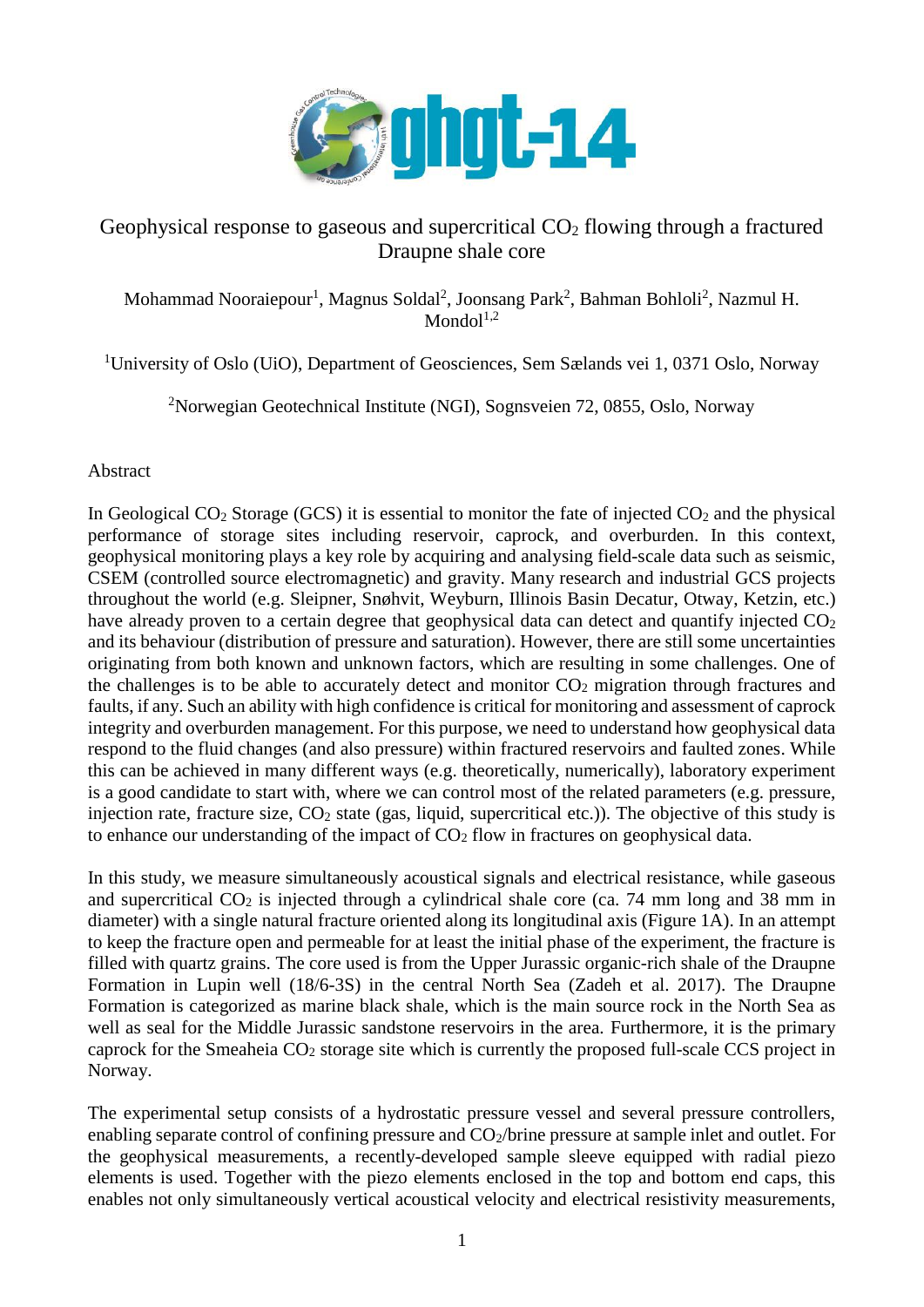but also measurements along multiple directions (axial and radial) and multiple levels (top, middle, bottom) along a core sample (shown in Figure 1B). Therefore, this apparatus provides core-scale heterogeneity parameters as well as acoustic and electrical resistivity anisotropy of the studied cores. More details can be found in Soldal et al. (2015).

During the flow tests, we inject gaseous  $CO<sub>2</sub>$  (with 3 MPa back pressure) and supercritical  $CO<sub>2</sub>$  (with 9 MPa back pressure) into the brine-filled fracture. For each state, CO<sup>2</sup> drainage and imbibition cycles are performed, in which brine and  $CO<sub>2</sub>$  are displaced, respectively. All the tests are performed at 40℃. The experiments are conducted at different confining pressures levels ranging from 6 MPa to 24 MPa. In addition to acoustic velocity and electrical resistivity measurements, the change in sample dimensions is recorded using LVDTs throughout the tests. Fracture permeabilities for gaseous CO2, supercritical  $CO_2$ , and brine are also measured. Figures 1(C) and (D) show, respectively, a CT image of the Draupne shale core when put inside the sensor-equipped membrane, and the whole system mounted on the isotropic cell.



*Figure 1. (A) Draupne marine black shale core with an axially-oriented natural fracture; (B) acoustical and electrical sensors with multiple directions and levels attached to a membrane (each yellow part houses both P-acoustical and electrical sensors; axial sensors not shown); (C) CT image of Draupne shale core when put inside the sensor-equipped membrane shown in (B) (vertical band is the natural fracture filled with coarse quart grains, resulting in ca. 1.2 mm fracture-width before pressurized); (D) the whole system mounted on the isotropic cell.*

The experiment setup and results can tell us how the seismic and CSEM data respond to gaseous and supercritical CO<sub>2</sub> migrating or passing through an open fracture and, when upscaled, even through a fault (or faulted zone) as well as give us an idea of what type of fracture opening/permeability is needed to be visible on the geophysical data. In addition, we can learn how different geophysical data should be applied or analysed (e.g. separately or combined) in order to maximize extracted information and quality. Finally, since the Draupne shale core was used, the experimental findings from the current study would provide direct insights into the geophysical monitoring of the Smeaheia  $CO<sub>2</sub>$  storage site.

## Acknowledgement

The study is sponsored jointly by 1) FME centre SUCCESS for CO2 storage (193825/S60) and 2) KPN PROTECT (233736), both funded by the Research Council of Norway (RCN). Also, the core material for this study has been provided by partners in PL360 with funding from CLIMIT (Project 223122) and Statoil.

## References